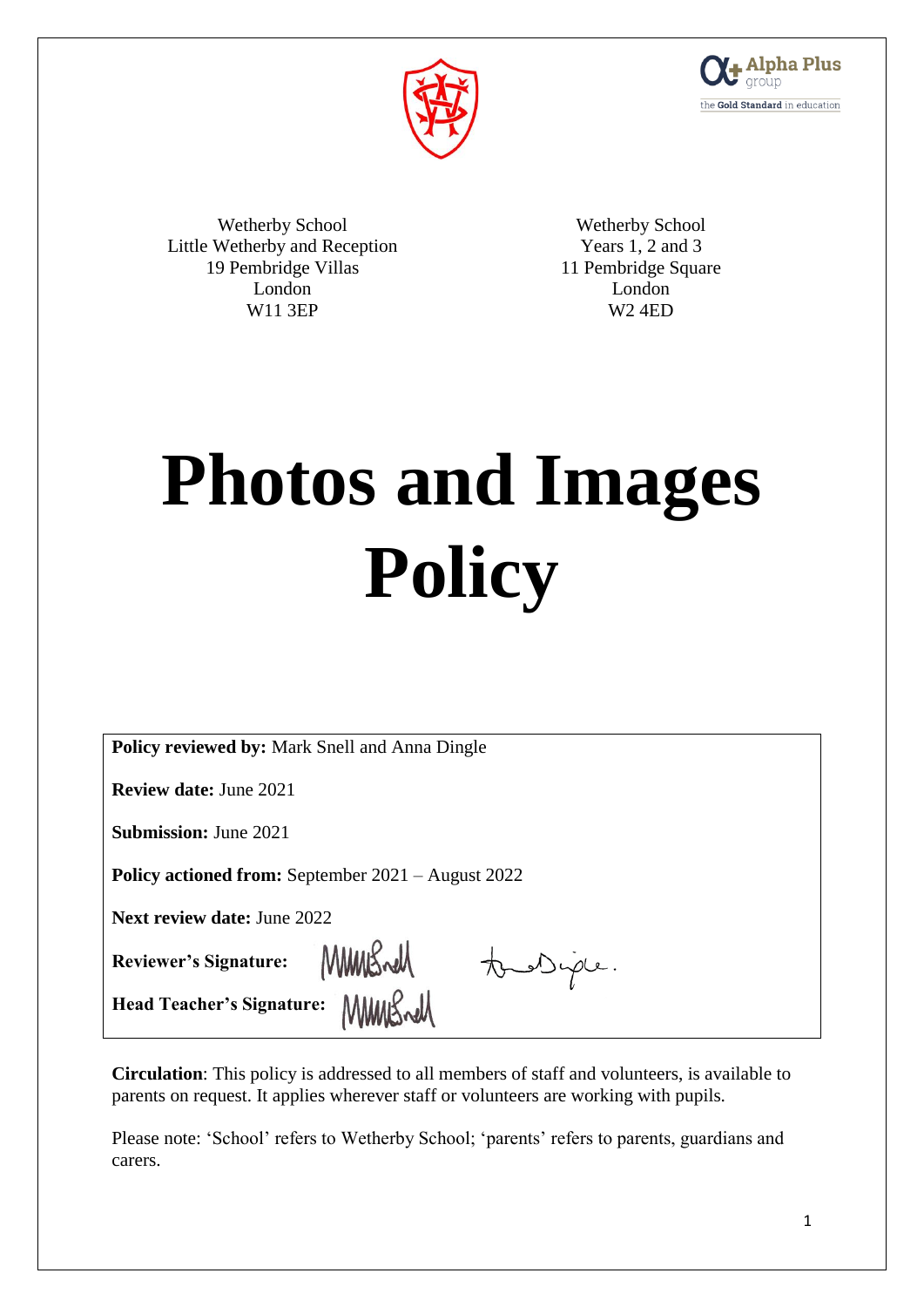



## **Photos and Images Policy**

## **Contents**

- Scope and definitions
- General principles for staff
- Safeguarding
- Data Protection Act
- Photography and image capture in school
- Photography and image capture by parents
- Photography and image capture by pupils
- Publicity
- Monitoring

### **Appendices**

1. Parental Permission Letter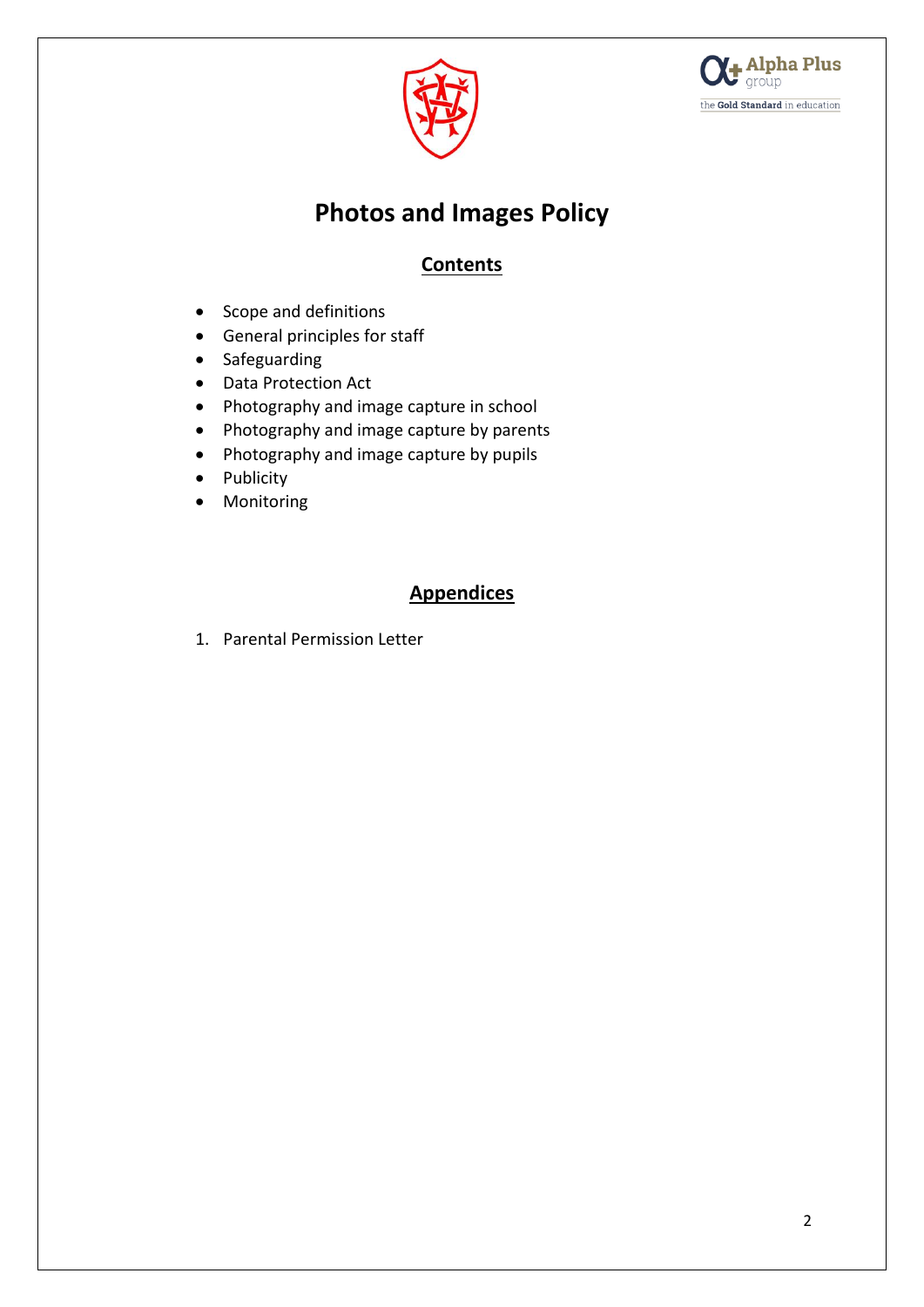



#### **Scope and definitions**

The purpose of this policy is to set out general rules about the capture and distribution of images and photographs of children and to give staff and parents guidelines on the subject. It applies to activities on school premises or as part of off-site events or trips.

"Image capture", "photography" and "videoing" refer to any kind of image capture, still or moving, obtained by any photographic device including still image cameras, video cameras, webcams and photographic enabled mobile telephones, and any other type of image capture device not specified here, whether digital or not, using technology existent at this time or in the future. The storage of such images includes film negative, film positive (e.g. transparencies and slides, movies, etc.), photographic paper, digital media, magnetic tape and any other kind of storage method able to be used for the storage of images, still or moving, available now or in the future.

This relatively short policy is part of our strategy for safeguarding children within our care. It complies with Keeping Children Safe in Education 2021 and should be read in conjunction with our other policies, notably: E-safety

- E-Safety
- Relationships Education
- Mobile Phones and Electronic Devices
- Safeguarding
- Anti-Bullying
- ICT Usage
- Learning for Life (PSHEE)
- Social Media

#### **General principles for staff**

Every reasonable effort must be made to minimise risk of inappropriate capture and distribution of photos and images. This includes:

- securing parental consent for the use of images of their children
- not using photographs of children or staff who have left the school without their consent
- ensuring that children and staff are appropriately dressed
- ensuring that children's names are not used alongside images in publically-available material
- not using an image of any child who is subject to a court order;
- storing images securely and accessible only by those authorised to do so
- storing images securely (whether physical or digital) with appropriate access controls
- ensuring staff are appropriately informed about this policy

#### **Safeguarding**

There may be a risk to the welfare of children when individual children can be identified in photographs. For that reason, we have developed this policy to make every effort to minimise risk.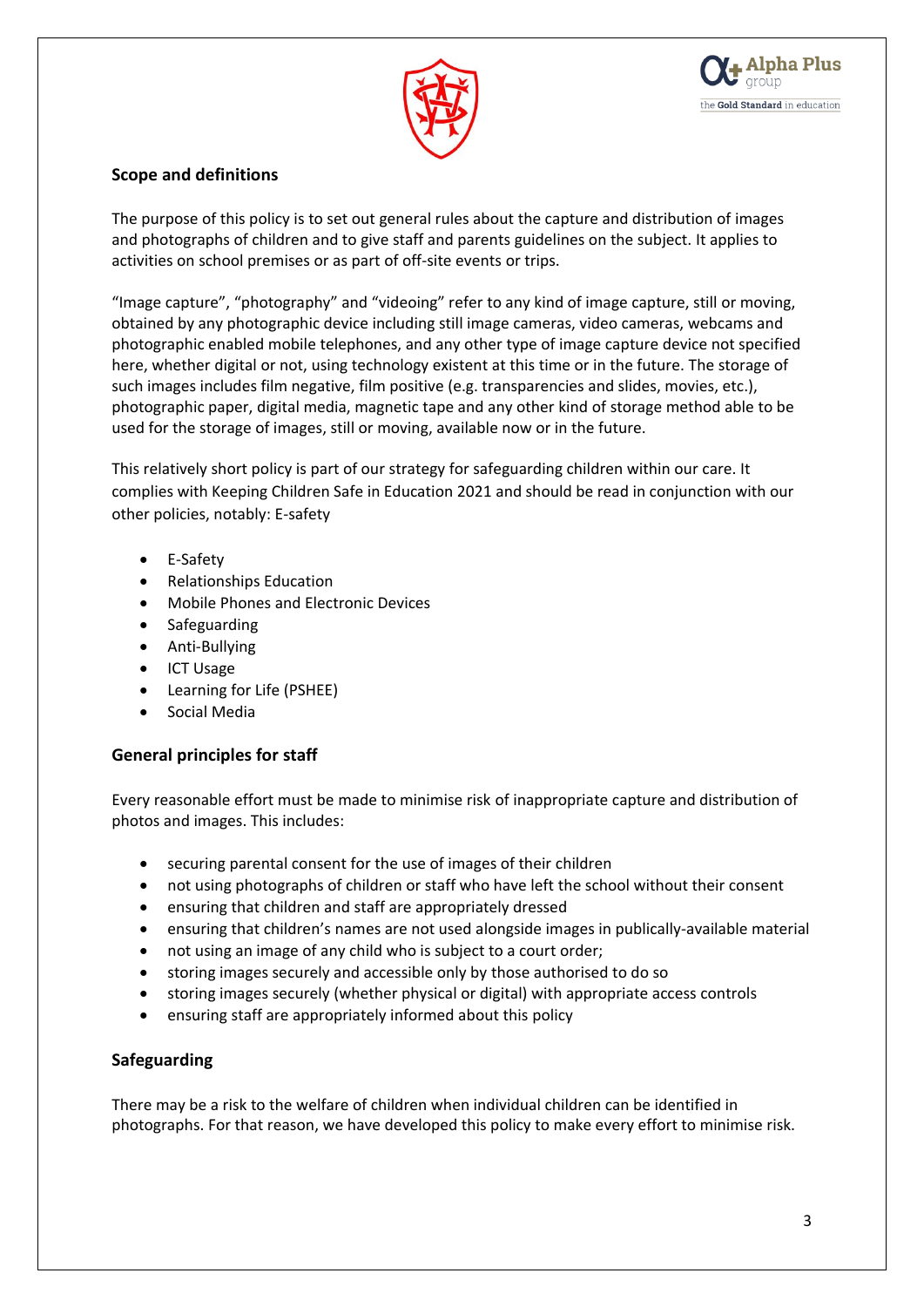



Where the capture or distribution of images of children raises a safeguarding concern, the Designated Safeguarding Lead (DSL) must be contacted immediately. Further details on safeguarding procedures are available in our *Safeguarding policy*.

#### **Data Protection Act**

Photographs and video images of pupils and staff are classed as personal data under the terms of the Data Protection Act 2018. Therefore, using such images for school publicity purposes requires the consent of either the individual concerned or in the case of pupils under 13, their legal guardians. In line with the Data Protection Act, everyone responsible for using data has to follow strict rules called 'data protection principles'. They must make sure the information is:

- used fairly and lawfully
- used for legitimate and specifically stated purposes
- used in a way that is adequate, relevant and not excessive
- accurate and kept up to date
- kept for no longer than is necessary
- handled according to people's data protection rights
- kept safe and secure

#### **Photography and image capture in school**

Images of children may be captured as part of the educational process. Recordings of pupils for school purposes will only ever be taken using official school equipment or by a designated external professional. Staff must not take or transmit any recording of pupils on any personal device. Staff should also be aware that taking photographs of colleagues using personal devices should only happen with the permission of that member of staff.

Images of pupils or staff must not be displayed on websites, in publications or in a public place without specific consent. The definition of a public place includes areas where visitors to the school have access. Where photographs are taken at an event attended by large crowds, this is regarded as a public area so it is not necessary to get permission of everyone in a crowd shot. However, every effort will be made to inform attendees that photographs are being taken (for example, through signage).

On occasions, commercial video films may be made of children on educational visits and performing in school productions. The school will inform parents where arrangements have been made for a commercial photographer to film such an event.

Media permissions must be kept on file (see the permission form at the end of this document). They will be processed in line with Alpha Plus Group's *[Privacy Notice](https://public-egiportal.alphaplusgroup.co.uk/Alpha%20Plus%20Group%20Documents/Privacy%20Policy%20for%20Students%20and%20Parents.pdf)*, which is available on request or can be accessed via the Group's public portal.

#### **Photography and image capture by parents**

As a general rule no parent or visitor is permitted to use a camera (including a mobile phone's camera facility) whilst on school premises. However, the Data Protection Act does not apply to photographs or films taken for personal use by family and friends and it is usual for parents to want to take photographs and videos of children at school events.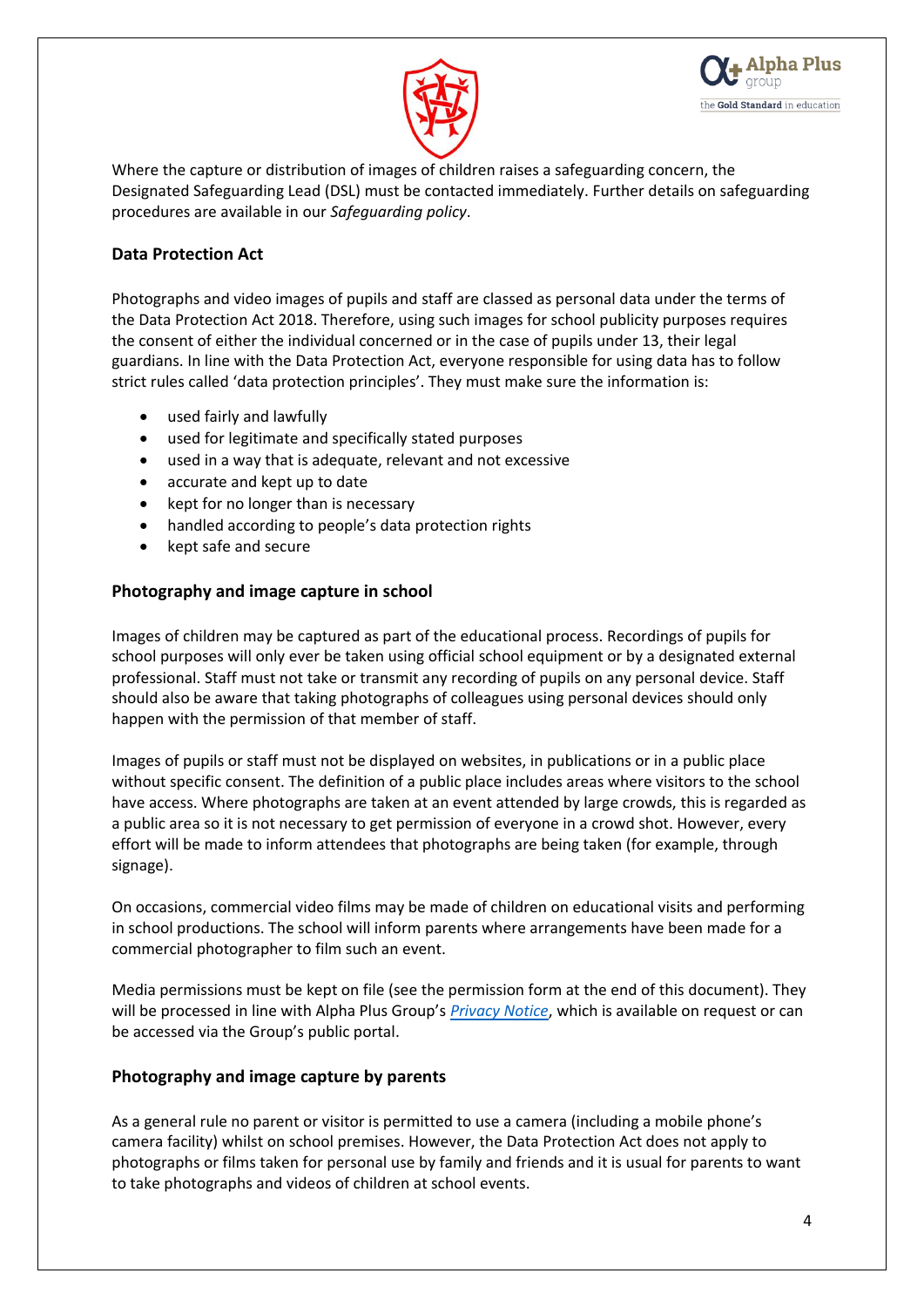



Exceptions to this rule are therefore made for some<sup>1</sup> specific events such as plays, recitals, concerts, sporting events, open days or other promotional events. We strongly advise parents against the publication of any such photographs on the internet (e.g. on social media), and we will request parents to remove any such material if we deem it illegal, harmful or inappropriate in any way. If accompanying school trips, parents may not take photos of any boys and are explicitly told this in the pre-trip briefing.

Where appropriate, our policy regarding this matter should be explained clearly to parents by a member of staff before difficult situations arise.

#### **Photography and image capture by pupils**

Staff will supervise and maintain control over any photographing or recording that pupils do during on-school or off-site activities.

#### **Publicity**

Schools need and welcome publicity. Children's photographs add colour, life and interest to articles promoting school activities and initiatives. Making use of photographs for publicity materials and to promote the school in the press can increase pupil motivation and staff morale, and help parents and the local community identify and celebrate the school's achievements. However, photographs must be used in a responsible way. Schools need to respect children's and parents' rights of privacy and be aware of potential child protection issues.

#### **Monitoring**

1

It is the responsibility of all school staff to support and monitor this policy. Any concerns should be brought to the attention of the Head.

 $1$  We reserve the right to prohibit the use of cameras for some events if deemed inappropriate by staff.